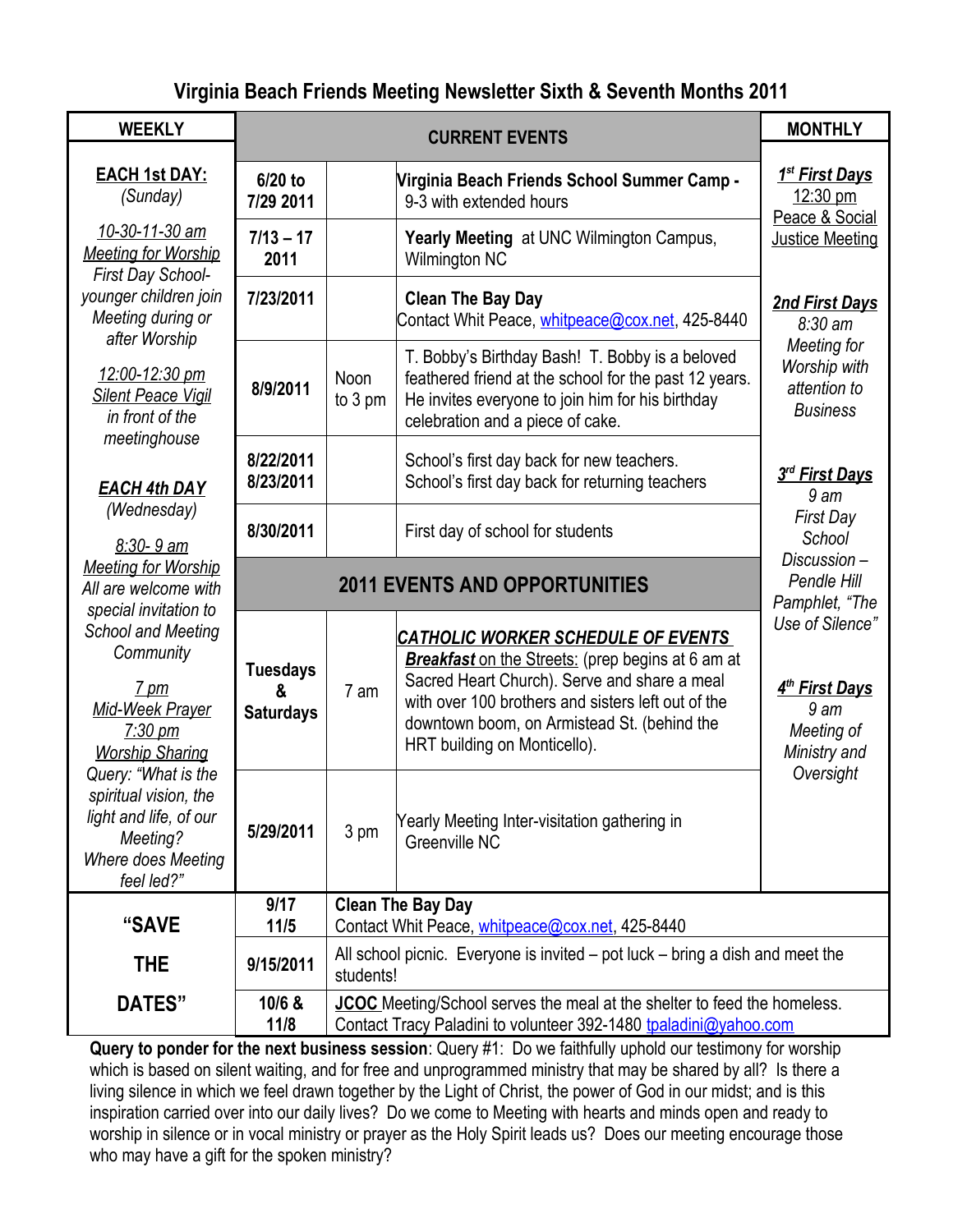*Query #12: Outreach: Do we welcome newcomers and non-members to our meetings? Are they encouraged to share in Meeting activities and to consider membership when they are in agreement with the principles and practices of Friends? Are our younger members appointed to committees and encouraged to share in other responsibilities of the Meeting? Do we visit one another frequently, remembering those who may be lonely? Does this visitation and caring extend beyond the members of our own Meeting?*

**Response:** Recently, we have made a concerted effort to welcome newcomers to our Meeting. We do reach out into our community in a number of ways. With the advent of our Meeting email, we are more aware of members' illnesses and personal needs and can respond promptly with our support through calls, visits, cards, and daily help. We also support all members and attenders in their individual endeavors. We are not an evangelical faith and do not actively seek new members but wait until they are drawn to us. We hope to find new ways to bring young people into our midst. We are not a perfect body and always seek for way to open in our Meeting and our hearts to include visitors, neighbors, and friends.

## **+++++++++++++++++++++++++++++++++++++++++++++++++++++++++++++++++++++++++++++++++++++ Meeting for Worship with Attention to Business 6/12/2011**

**OPENING**: 6thMonth 12, 2011 Meeting for Worship with Attention to Business of the VA. Beach Monthly Meeting of the Religious Society of Friends opened with a period of waiting worship. Some 15 members and attenders were present.

**TREASURER'S REPORT:** General Fund income: \$2793.49; Expenses: \$3039.38; Financial contributions met: VBFS - \$1110; Yearly Meeting: \$500, Steady Footsteps, \$87.50.

**PROPERTY TASK FORCE:** Meeting approved reimbursing the School for up to \$4,300 out of the HRSD reserve funds for expenses incurring during the HRSD project. Nancy Craft reported that Dominion Power will be replacing power lines across the campus starting this summer. Easement concerns will be examined and addressed. They will be visiting and examining the property throughout the summer. A fence will need to be constructed in certain areas and the dumpster will need to be removed. Construction begins this fall and the project should be completed by the end of 2012.

**NOMINATING COMMITTEE**: Pat Phelan Young (Pat, Gwynne Wells and Tom Kennedy) submitted the final draft of the 2011-2012 slate of Meeting positions and committees. Meeting approved the slate. A copy of the slate is available for all members and attenders. We are reminded that committee conveners are in the role of facilitators rather than primary decision-makers or in charge of committees. Outgoing clerks and conveners are encouraged to pass on their learnings in these positions to new persons. Nominating Committee expressed their gratitude to all who have offered to serve the meeting, and likewise the Meeting is grateful to NC for their service in this regard.

**HEAD OF SCHOOL REPORT**: Linda Serrette reported enrollment at 159. The school is concerned about increasing minor vandalism and trespassing on campus and is seeking new ways to address this issue in a positive way. We ask our community to hold this situation in the Light in order to expand awareness of possible solutions. The Building and Grounds Committee is encouraged to become involved in helping with this concern.

A successful Spring Open House was held coupled with the Spring Arts Festival on May 19. Thirteen visitors attended. Two IPADS were acquired by way of a Title 2 Grant.

Coordinating Committee decided to make  $6<sup>th</sup>$  grade a part of LS. By 2012,  $6<sup>th</sup>$  grade will be fully integrated into LS. The Leadership Team for the school has been selected. Discussions are ongoing concerning job descriptions for each teacher. In-service training will take place in August. Graduation on 6/4 was well attended and very moving. A Planning Meeting for the School's future was held from 1-4 pm on 6/12 in the Meetinghouse.

The new school website is operational, and T. Barbara has taken over responsibility for this website. New marketing strategies have been and are being applied for the golf tournament, Open House, and Summer Camp.

A Mini- open house is planned for Bobby's birthday (Teacher Eileen's parrot)

The new shed has been completed.

School Committee met on May 31, 20011 to accommodate the teachers and staff members that wanted to attend School Committee meeting before summer vacation.

Development Activity for the SC this month was use of the Query: What Quaker principles, that are included in the VBFS mission statement, were held to during the challenging times the SC faced and how have these challenges made the SC committee stronger?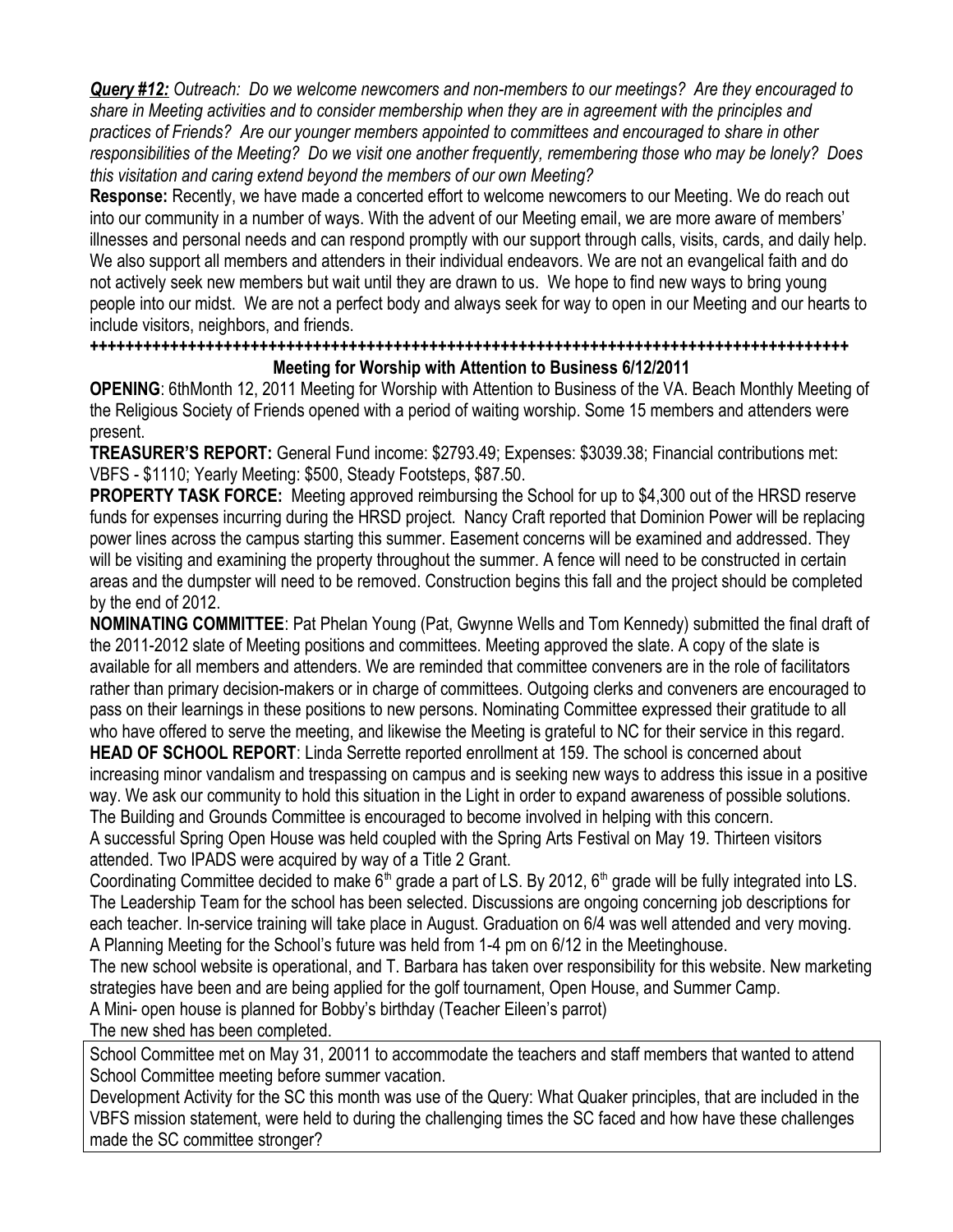Response: We have adhered to our principles but have sacrificed dearly. The adherence to our principles has caused confusion and lack of trust towards SC, for some members in our community. This is of great concern for the SC. As we move into the future we will endeavor to rebuild our image, trust, and work for unity within our school community.

The Property Task Force is still working on the Laskin Road project. Billy Almond is helping with this. Nancy C. will clarify if the money already given to the Meeting by VDOT includes Meeting replacing the sign and landscaping.

HRSD has caulked the new shed. The trees and shrubs will be done by Dominion Power in the fall.

SC gave Linda Serrette permission to take the necessary steps to make the campus secure regarding the recent vandalism and trespassing issues.

Advancement committee will begin marketing the summer camp program. The golf tournament was a success and the School thanks Meeting for sponsoring a golf hole.

COT has developed a formal meeting to educate the school's parents and staff regarding the new administrative model that will be implemented at the start of the new school year. This meeting will take place on June 12, 2011 between 1-4pm. All are welcome to attend.

FSCA the school's parent assoc. is up and functioning very well. They are full of ideas and energized.

Linda Serrette has made B&F aware the summer camp teachers are interested in starting a Scholarship fund in honor of T. Muff. They are willing to donate one day's pay to get the Scholarship started.

B&F will be reviewing financial policies and procedures over the summer to assist documentation in an operations manual.

**PEACE AND SOCIAL JUSTICE:** The  $4<sup>th</sup>$  event in the series of "Finding our Way through Conflict" was held on  $6<sup>th</sup>$ Day, 5/20. A potluck at 6 pm was followed by a successful program on Restorative Practices was led by Andy Young from 7until 9 pm. Approximately 10 friends attended. Olive oil (\$15 and \$13 per bottle) and t-shirts are still available for purchase from Meeting

**YEARLY MEETING:** Nancy Craft and Ruthanne Childress were appointed as Meeting representatives for Yearly Meeting in  $7<sup>th</sup>$  month. As way opens others may be appointed. Meeting members and attenders are reminded to register for North Carolina Conservative Friends' Yearly Meeting to be held in Wilmington, NC 7/13-17. Registration forms can be found at the NCYM website. June 15 is the last day to register, and this date is firm if you wish to stay on campus.

**LETTERS**: Clerk received and read a letter from Judith Stevens and Jack Callan thanking the Meeting and the planning and clearness committees for their support in preparing for and carrying out their wedding and reception under the care of the Meeting. Clerk also read a traveling minute, Letter of Introduction for Marc Dawson of the Chattahoochee Worship Group of the Ohio Yearly Meeting who recently visited our Meeting.

CLOSING: Meeting for Business closed with a period of Silence.

Rebecca Mani, Clerk and Paula Justice, Recording Clerk

*++++++++++++++++++++++++++++++++++++++++++++++++++++++++++++++++++++++++++++++++++++++* News from the School

We are putting into place a more democratic way of running day-to-day operations of our school. The Head of School's responsibilities have not changed. However, five faculty members, serving as a leadership committee, will share duties previously performed by the Assistant Head.

Progress will be made and changes made as the need arises. The Leadership Resources Team will be assessed at the end of the first semester and again at the end of the school year.

We are pleased to announce the members of the VBFS Leadership team for the next academic year:

Curriculum - T. Barb

Safety and Physical Plant - T. Lisa

Communication - T. Barbara

Human Resource - T. Sue

Student Affairs - T. Carrie

We are excited about our new team and look forward to next year.